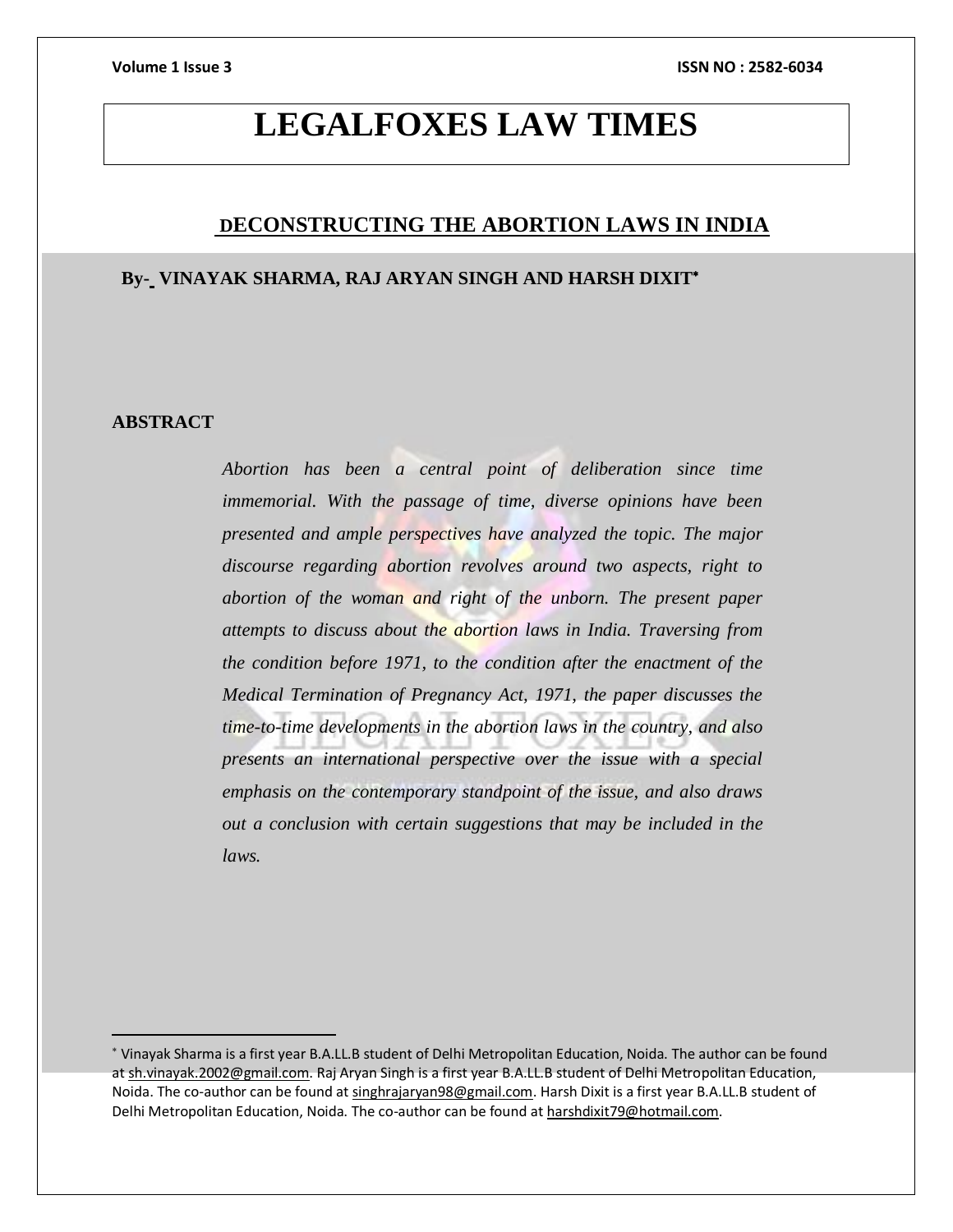### **TABLE OF CONTENTS**

| $\mathbf{I}$ . | <b>CONDITION</b>                                 |    |          |            |            | <b>BEFORE</b>   |
|----------------|--------------------------------------------------|----|----------|------------|------------|-----------------|
|                |                                                  |    |          |            |            |                 |
|                | II. MEDICAL TERMINATION OF PREGNANCY ACT,        |    |          |            |            |                 |
|                | III. STATUS QUO                                  |    | OF       |            | <b>THE</b> | <b>ABORTION</b> |
|                | IV. JOURNEY                                      | OF |          | <b>THE</b> |            | <b>ABORTION</b> |
|                | V. COMPARING                                     |    | ABORTION |            |            | LAWS            |
| VI.            | THE MEDICAL TERMINATION OF PREGNANCY (AMENDMENT) |    |          |            |            |                 |
|                |                                                  |    |          |            |            |                 |
|                | VII. A PROGRESSIVE STEP, YET, A LONG WAY         |    |          |            |            |                 |
|                | VIII. CONCLUDING                                 |    |          |            |            |                 |
|                |                                                  |    |          |            |            |                 |
| $\overline{2}$ |                                                  |    |          |            |            |                 |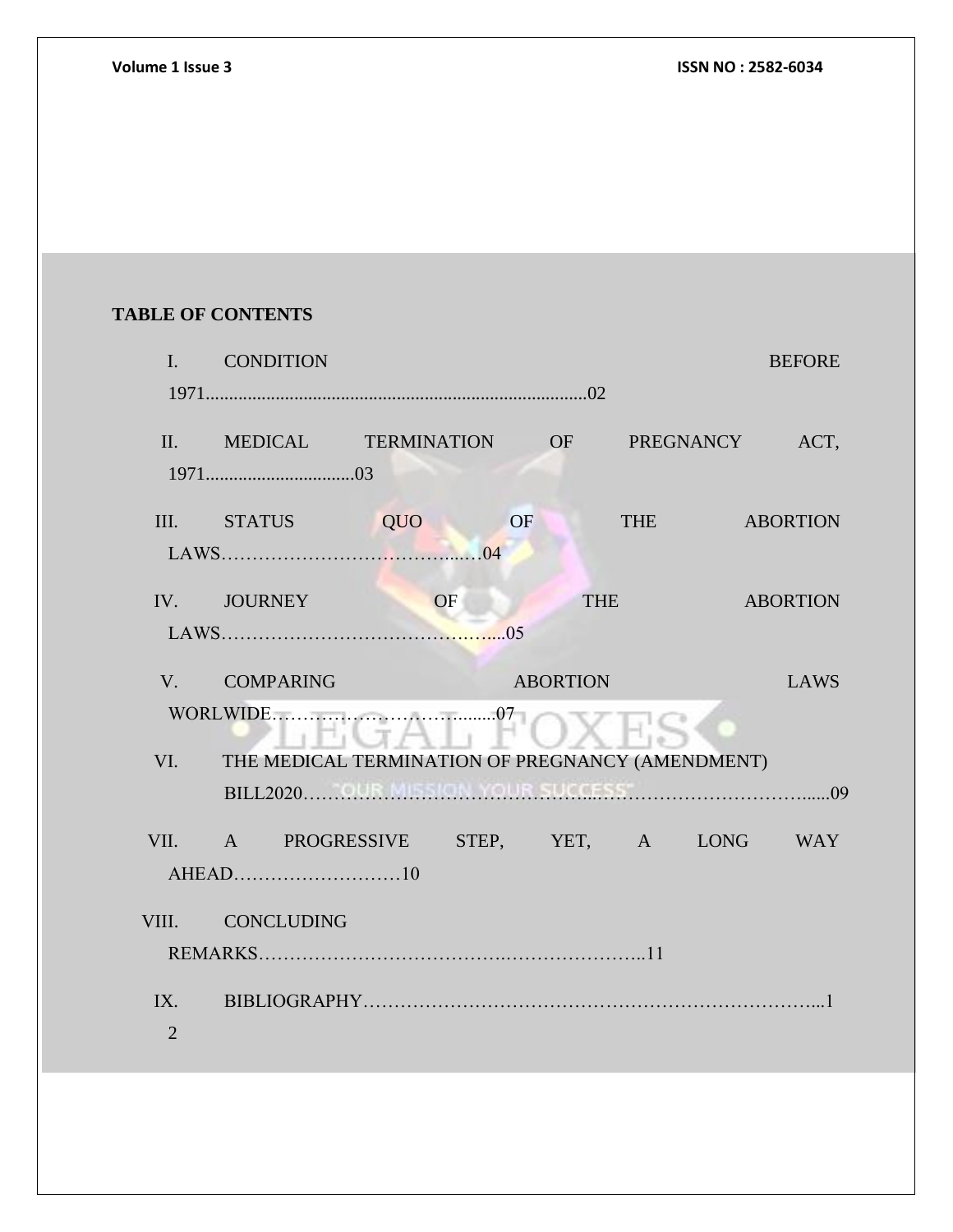#### **I. CONDITION BEFORE 1971**

Before 1971, there existed no separate law dealing with abortion. The apparent cause behind it lied with the social stigma associated with abortion. Beliefs based on the sanctity of pregnancy, marked abortion as a sin, similarly, there were opinions that labeled it as evil, and contradictory to nature. Abortion was perceived as a moral, and legal wrong, this thus presented no need for enacting any law for abortion. In India, before the enactment of the famous Medical Termination of Pregnancy Act, 1971, and the amendments connected thereto, it was primarily the Indian Penal Code, namely, its provisions contained in Sec.312-316 that governed its state-of-affairs. This law describes "abortion" as "causing miscarriage" for the purpose. The cause is due to the fact that abortion implies intent, while spontaneous abortion (commonly known as miscarriage) is a natural phenomenon. Section 312 of this law criminalizes any woman who intentionally causes miscarriage with a punishment extending to three years or fine, and in a case when the woman is 'quick with the child', i.e., the sensation of the presence of the unborn is being felt, to a punishment extending to seven years or fine, the section however permits for a therapeutic abortion, but only in a case when it gets necessitated for the health of the woman. The exact difference in the division is however lacking. A more precise categorization is desired. Also, at the same time, around 15 countries in the world had liberal abortion laws. This fact, along with the surging no. of illegal abortions which eventually led to unsafe abortions, urged for the need for a reformation in the abortion laws in India. Consequently, a committee chaired by Shantilal Shah was constituted to draft a suitable legislation. The Committee explicated abortion from various sides, and based on compassionate and medical grounds, recommended of legalizing abortion. As a result, the Medical Termination of Pregnancy Act, 1971 was passed.

### **II. MEDICAL TERMINATION OF PREGNANCY ACT, 1971**

The Medical Termination of Pregnancy Act, 1971 initially gained much applause throughout the country. The issues covered in the act considerably abated the need for resorting to any illegal means of abortion. Its provisions provided a cogent outlook to pertinent issues, whenever and wherever necessary, like urgency of abortion and the recognition of the medical status of the pregnant woman<sup>1</sup>. It also contained a provision for a proper recourse to the category of women

 $\overline{a}$ 

<sup>&</sup>lt;sup>1</sup>Sec 3, Medical Termination of Pregnancy Act, 1971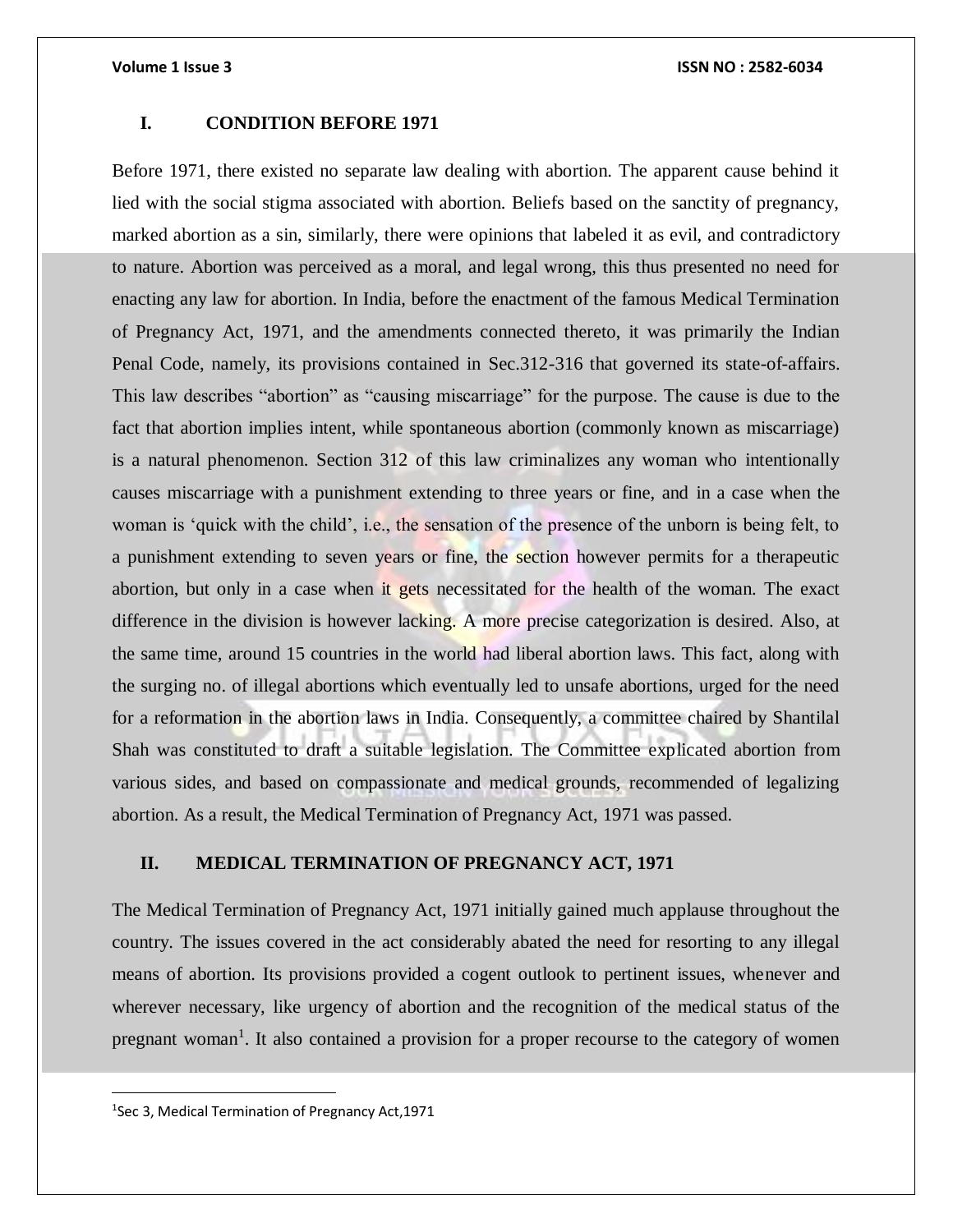#### **Volume 1 Issue 3 ISSN NO : 2582-6034**

who fronted pregnancy as a result of rape. Nonetheless, through the course of time, it could be realized that the Act was not able to keep itself consistent with the pacing advancements in technology, and with changes in the societal beliefs. Several drawbacks of the Act were confronted resultantly, and with the practical application of the Act, several inherent loopholes too were pointed out. For instance, the Act failed to provide any remedy to the pregnant unmarried women, and pregnant women in live-in relationships. Its concern with the marital status of the woman threw many women in a state of dichotomy, where they had no option except for illegal abortion that was too unsafe for them. Another very significant problem, not inherent in the Act, yet surrounding it, was its improper communication to all the categories of people. It could be found that people, most significantly, the poor and illiterate and the ones residing in rural areas, were unaware even of the existence of such a statute, thereby implicating with, barring them from availing the advantages of the Act, and secondly, becoming a leading cause for the illegal abortions and maternal mortality. In addition, it could also be realized that the Act somewhat contravened the rights of the women. As per its provisions, it was the Medical Practitioner and not the woman who had the final say in the matter which intervened with the right of personal liberty of the woman, guaranteed by the Constitution<sup>2</sup>, and many other rights over herself. In cases pertaining to the pregnancy of girls aged below 18 years, it was only her guardian's decision that had consideration, while that of the girl had no weightage as per the Act, which again subdued her autonomy and freedom. Further, the provision specifying the maximum gestational limit to the 20th week created multiple problems<sup>3</sup>, because, the latter times posed situations where the abnormality of the foetus could be discerned only in the 21st or 22nd week, but due to such restrictive provision, abortion was not viable. As a result, couples in such cases were forced to carry out illegal abortions that had lethal repercussions, or had to plead before the courts for allowing them to abort and this entire process being very time-consuming, only aggravated the fetal abnormalities, in most of the situations.

### **III. STATUS QUO OF THE ABORTION LAWS**

For long, the debate on abortion laws has revolved around equilibrating pro-life with pro-choice. Multiple opinions have been presented to this conundrum. In India, there are statutes that bestow

<sup>2</sup>Art. 21 of **The Constitution of the India** "**Protection of life and personal liberty.** —No person shall be deprived of his life or personal liberty except according to procedure established by law." 3 Sec 3(2)(b),**Medical Termination of Pregnancy Act, 1971**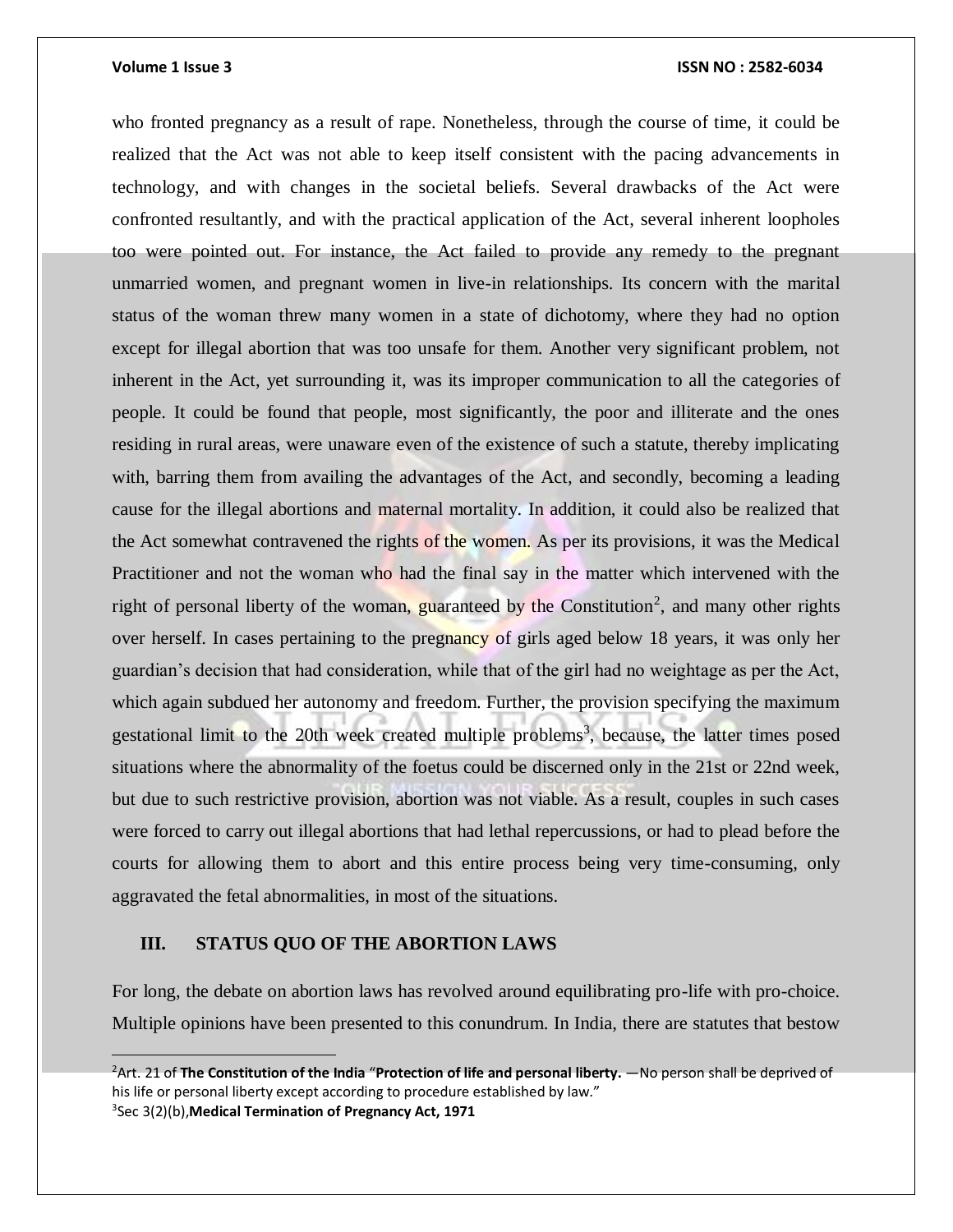$\overline{a}$ 

#### **Volume 1 Issue 3 ISSN NO : 2582-6034**

certain rights to the unborn and acknowledge him/her as a legal person by fiction, though he acquires an interest only after birth<sup>4</sup>. Bombay HC holds an unborn fetus as not an entity with human rights<sup>5</sup>. The pro-lifers believe abortion to be a compromise with their rights, while the supporters of pro-choice believe in the autonomy of woman's rights, and leaves over the woman the choice whether to continue pregnancy or not. Allowing the mother a choice points to another question, i.e. whether the abortion should be conducted at the request of the woman or whenever the medical practitioner deems fit, with requirement of "good faith" considered<sup>6</sup>. In furtherance, the discord between "woman's consent or doctor's opinion" has been recurrent. As specified above, the Acts hitherto have held only the medical practitioner's opinion as binding, and not the woman's which impedes woman's rights, contrarily, it is equally well-known that the expertise to analyze the need for abortion, and related affairs, is possessed only by the medical practitioner, therefore, the woman's rights should not override the medical front. Certain countries in the world allow abortion made "at request" of the woman<sup>7</sup>. In such a case, the presence of the element of "consent" is *per se* implied, thus, the women's rights are not affronted thereby.

#### **IV. JOURNEY OF THE ABORTION LAWS IN INDIA**

The wide sweep of history has endorsed a long series of cases dealing with the abortion laws. Before we proceed to discuss the recent developments in the abortion laws, it would be prudent to glance through the journey of the abortion laws that concerns with the plethora of cases presented before the Courts, Courts' interpretations of those cases, the different shades presented to abortion with their unique questions in law, and the Courts' decisions that reflect the rationale borne in mind by the judges while deciding the cases. This would resultantly provide justification to some of the questions that have been discussed above.

 Section 13 of *Transfer of Property Act, 1882* **High Court on its own motion vs. State of Maharashtra**2017 Cri LJ 218, 223. Sec. 3(2) **Medical Termination of Pregnancy Act,1971**  The amendments in the MTP Act bill are flawed **, Hindustan Time** ,(Visited on May 16, 2020) [https://www.hindustantimes.com/analysis/theamendmentsinthemtpactbillareflawedanalysis/story-](https://www.hindustantimes.com/analysis/theamendmentsinthemtpactbillareflawedanalysis/story-H0DZJUAWWopQZKPzbLXyJL_amp.html)[H0DZJUAWWopQZKPzbLXyJL\\_amp.html](https://www.hindustantimes.com/analysis/theamendmentsinthemtpactbillareflawedanalysis/story-H0DZJUAWWopQZKPzbLXyJL_amp.html)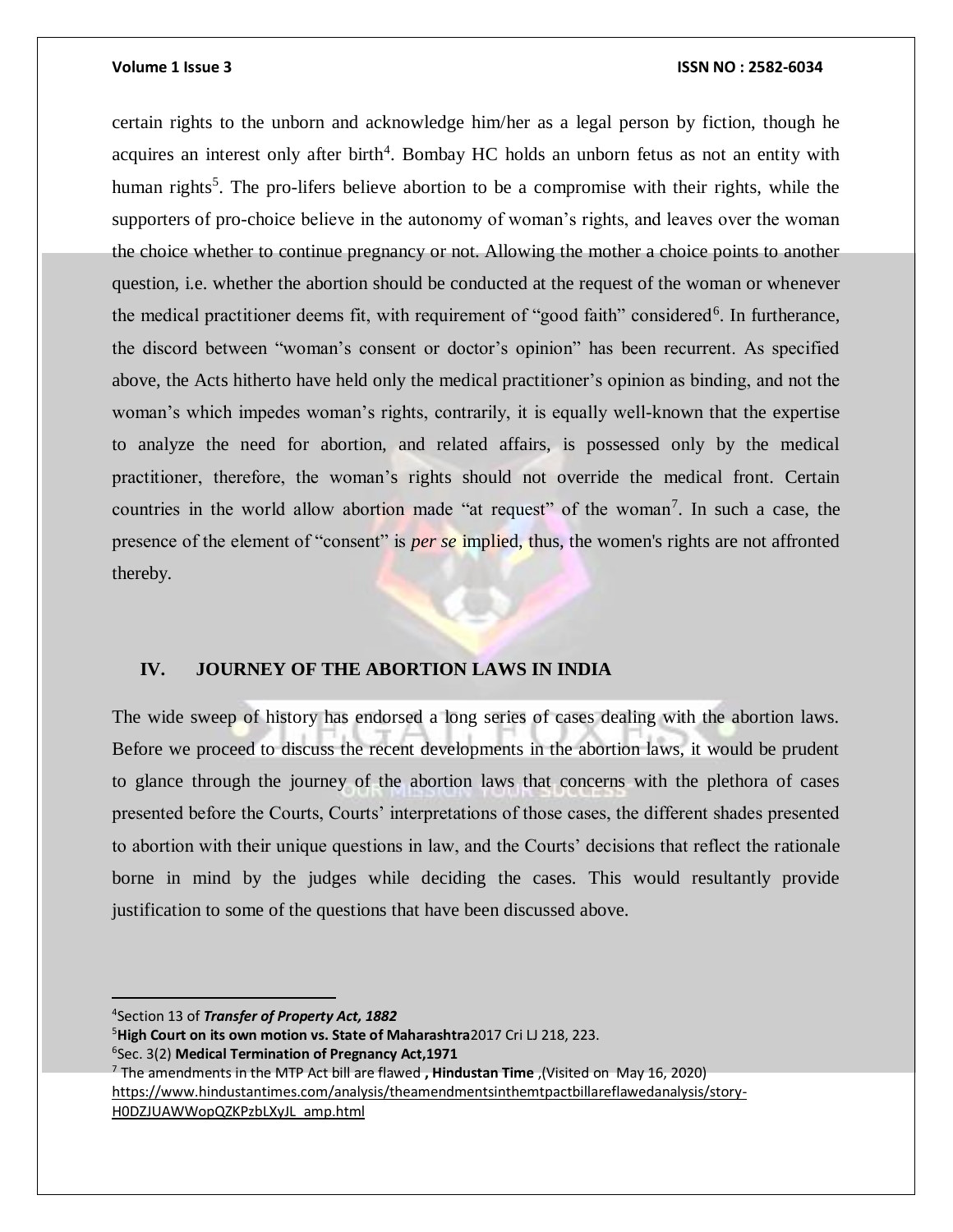The Courts in India have tried to put a special emphasis over issues like urgency of abortion and medical status of the pregnant woman, as and when required. Post-enactment of the Medical Termination of Pregnancy Act, 1971, the provisions in the Indian Penal Code were defined subservient to Section 3 of the Act, which forms the main basis of the Act **(***Jacob George vs.*  **State of Kerala)<sup>8</sup>**. Over the years, the main questions pertaining to the abortion laws have primarily dealt with the drawbacks of the Medical Termination of Pregnancy Act, and related affairs. As highlighted above, there existed several issues that were not envisioned in the Act. In the famous case of *Dr. Nikhil Dattar & Ors. v. Union of India<sup>9</sup>* , also known as the *Nikita Mehra*case, arguments concerning the increase in gestational limit of 20 weeks to 24 weeks or more were raised. The suit was filed in the Bombay High Court seeking termination of a pregnancy which had surpassed 25 weeks of gestation period. In the said case, the petition was filed by a couple and their doctor. They pleaded for termination of pregnancy on the ground of the substantial fetal abnormalities that came into light only in the 24th week of gestation. The suit further talked of various aspects coupled with the pregnancy, with moral and medical justifications. But, the Court rejected this suit<sup>10</sup>, without considering the severe mental anguish that was later met by the woman. This judgment was perceived as a subordination of the women's rights to the judicial decisions, and this issue created a wide commotion in the Courts through multiple such suits, one of which was the *Suchita Srivastava v. Chandigarh*  Admn.,<sup>11</sup>case, wherein the Supreme Court broadly discussed the autonomous right of the woman over her body in a case dealing with abortion of a mentally disabled, rape victim. Incorporated the women's right to reproductive choices into the ambit of right of personal liberty under Article 21 of the Indian Constitution, and laid down that "It is important to recognize that reproductive choices can be exercised to procreate as well as to abstain from procreating." The same reasoning connoted in the case of *High Court on its own motion vs. State of Maharashtra*<sup>12</sup> as well, which pertained to termination of pregnancy of a prison inmate, wherein the Court allowed abortion and also issued certain guidelines dealing with termination of the pregnancy of women prisoners, in general<sup>13</sup>. It further recognized the primacy of women's rights

13*Ibid*

 $\overline{a}$ 

<sup>8</sup> *Jacob George vs. State of Kerala*(1994) 3 SCC 430.

<sup>9</sup>*Dr. Nikhil Dattar & Ors. vs. Union of India*(2008) 110 BOM. L.R. 3293

 $10$  "On the grounds of non-fulfilment of gestation period with the prescribed gestational limits."

<sup>11</sup>*Suchita Srivastava vs. Chandigarh Admn.* (2009) 9 SCC 1.

<sup>12</sup>*Supra. Note 6*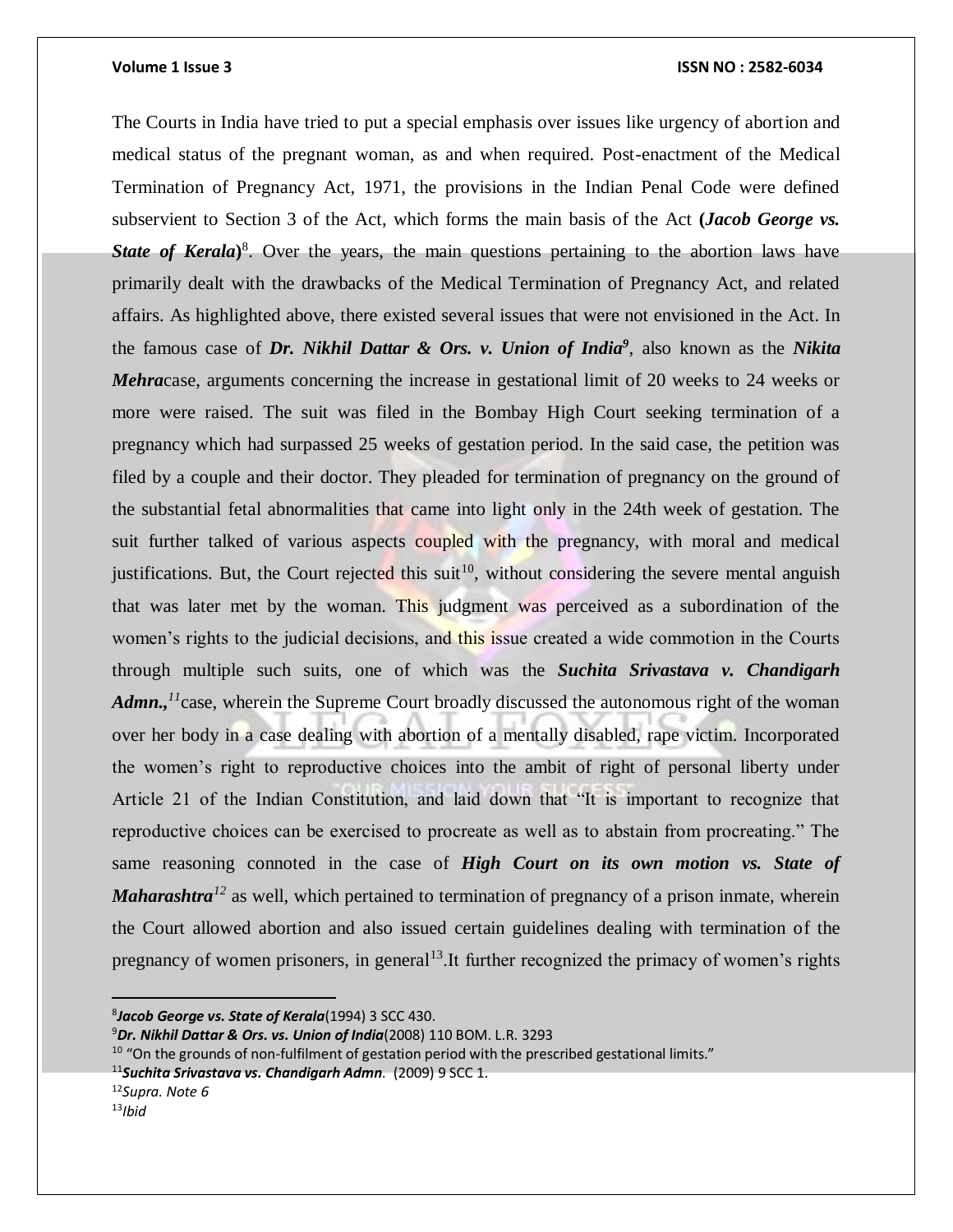and reiterated her autonomous rights over her body<sup>14</sup>. The autonomous right of woman over her body traces to another very important issue co-related with the abortion laws which is its interpretation with the right to privacy, and other cluster of rights. A lot of cases have dealt with this issue<sup>15</sup>. This discussion was initiated in the famous case of **Kharak Singh vs State of**  $UP^{16}$ , where the Court refused to interpret the Right to privacy with Article 21 of the Constitution. It held a similar inference in *Gobind v. State of Madhya Pradesh<sup>17</sup>* with a comment that the right to privacy must include "the personal intimacies'' of inter alia marriage, motherhood, procreation, and child-rearing<sup>"18</sup>. Justifications with ambiguity of right to privacy were presented for not regarding it as a facet of Art.21 of the Constitution of India. This debate, after much discourse, however triumphed in the recent case of *Justice K.S. Puttaswamy v. Union of India<sup>19</sup>* where the right to privacy was held to be a fundamental right. Lately, correlation of this right with right to abortion strengthened the need for enacting laws that recognized these rights. But some of the decisions of the Courts still do not seem to be instituting this right in the ambit of right to privacy, and thus, Courts' own decisions stand contrasting one another. As regards the other side of the journey, the Courts in India have also pronounced various judgments that lie either contrary to, or the questions of which were not adequately envisioned in the MTP Act, 1971. These judgments seem to have trod on the principles of justice and fairness, for example, Courts' decisions in cases like *Geeta Devi v. State of H.P<sup>20</sup>*, wherein the High Court of Himachal Pradesh allowed the abortion of a 32-week pregnant woman on the ground that the further continuance with the pregnancy could pose serious threats to her life. Similarly, in a recent case, the Supreme Court allowed a 13-year-old rape survivor to terminate her 32-week-old pregnancy after considering the medical report filed by the medical board constituted by the Court, likewise, in *Mamta Verma v. Union of India<sup>21</sup>*, the Supreme Court allowed the woman, running in the 25th week of pregnancy to abort, when it figured out a serious fetal abnormality. The Courts, while deciding the cases, have been seen giving due weightage to women's conditions, in

<sup>14</sup>*Ibid.*

 $\overline{a}$ 

<sup>18</sup>*Ibid*

<sup>&</sup>lt;sup>15</sup> "The right to privacy essentially seeks to provide the women the liberty over her choices." <sup>16</sup>*Kharak Singh vs. State of UP,*AIR 1963 SC 1295

<sup>17</sup>*Gobind vs. State of Madhya Pradesh* AIR 1975 SC 1378

<sup>19</sup>*Justice K.S. Puttaswamy v. Union of India,*AIR 2017 SC 4161

<sup>20</sup>*Geeta Devi v. State of H.P,*2017, SCC Online HP 1574, <sup>21</sup> Writ Petition (Civil) No.627 Of 2017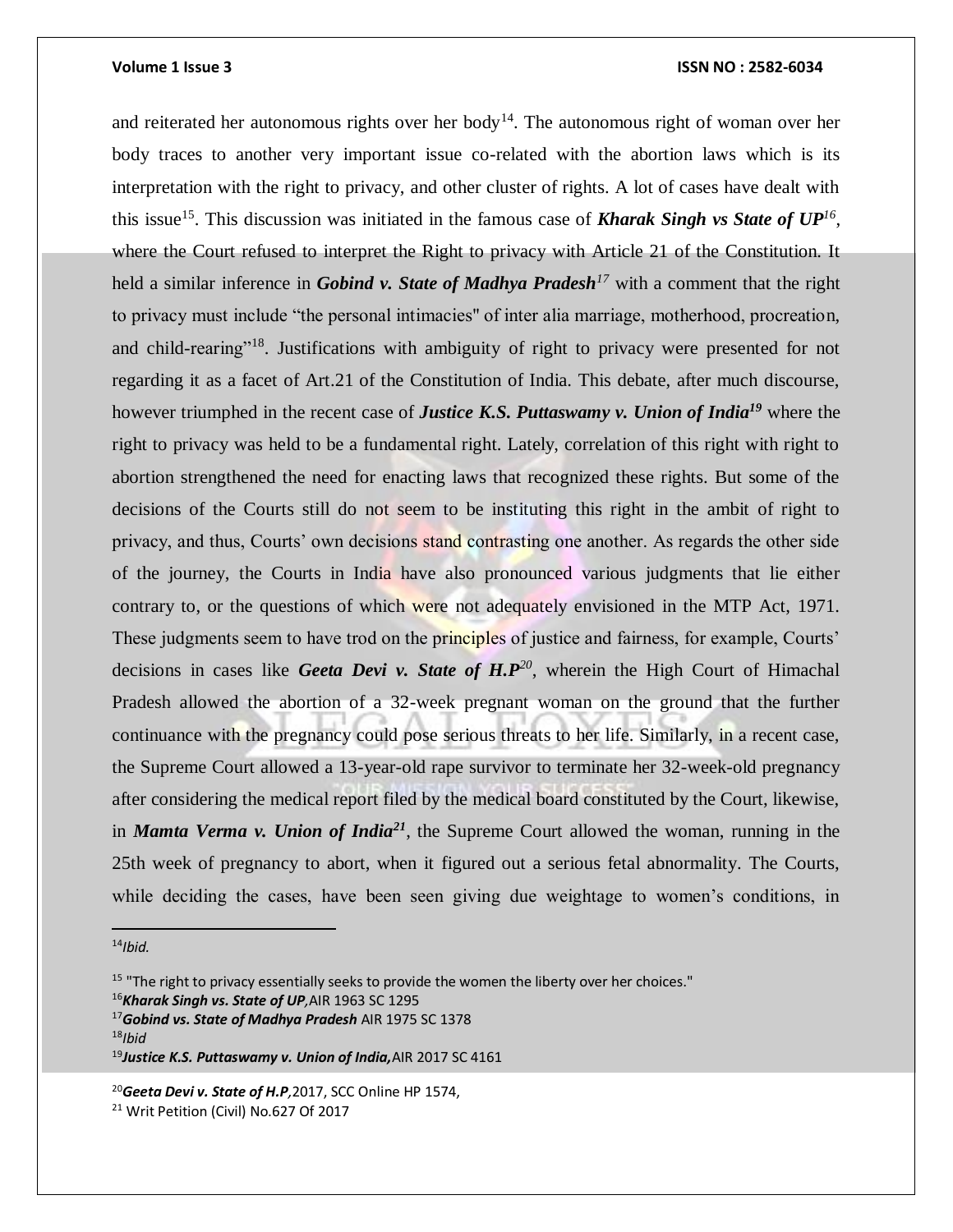addition to the medical opinions, and even though in some cases, their decisions have not favored abortion, yet they stand correct not only from the legal background, but from moral grounds as well, for example, it refused abortion of a 10-year old rape victim, running in 32nd week of gestation after the doctors indicated of a likelihood that it could pose serious problems to the girl but additionally provided Rs. 10 Lakh compensation. On the other hand, there have also been cases where the Courts have been unable to provide sufficient redressal to women who confronted problems due to medical practitioners' negligence or administrative incompetence, and the maximum remedy, if given, was compensation which clearly was inadequate in comparison to the problems she underwent *Ms. Z vs State of Bihar<sup>22</sup>*. Such decisions have only earmarked the vagueness in the abortion laws, and an ambiguous status of the women's rights.

#### **V. COMPARING ABORTION LAWS WORLDWIDE**

The recent developments in the abortion laws in India have ensued India fall under a broad social or economic category. Countries belonging to this category hold a liberal approach towards abortion. The abortion cases are perceived not only based on health of the woman, but on several other grounds too. Presently most of the countries often consider a woman's actual or reasonably foreseeable environment and her social or economic circumstances while considering the potential impact of pregnancy and childbearing. To this category, there remain14 countries with 380 million women of reproductive age, amounting to 23 % reproductive age women living in countries that allow abortion on broad social or economic grounds<sup>23</sup>. By the recent amendments in 2020, India has made its position much stronger in the league of countries succoring women who wish to make individual choices from their perspectives and predicaments. On the other hand, the Western countries hold a retrogressive approach towards abortion laws. With the European Court of Human Rights having never deliberated over the issue of abortion or its legality, the abortion laws in the countries are divergent. In a general sense of comparison, the Abortion laws in Northern Ireland and the Irish Republic lie being most restrictive in Europe. Ireland legalized abortion in  $2018^{24}$ . As regards India, abortion was legalized in the late 70s

<sup>22</sup>*Ms. Z v. State of Bihar* 2017 SCC Online SC 943

 $\overline{a}$ 

<sup>23</sup> World Abortions Law, Reproductive rights (Visited on May 16, 2020) <https://reproductiverights.org/worldabortionlaws>

<sup>24</sup> Abortion laws around the world: from bans to easy access, **The Guardian** (Visited on May 16, 2020) <https://www.theguardian.com/world/2016/jan/05/abortion-laws-around-the-world-from-bans-to-easy-access>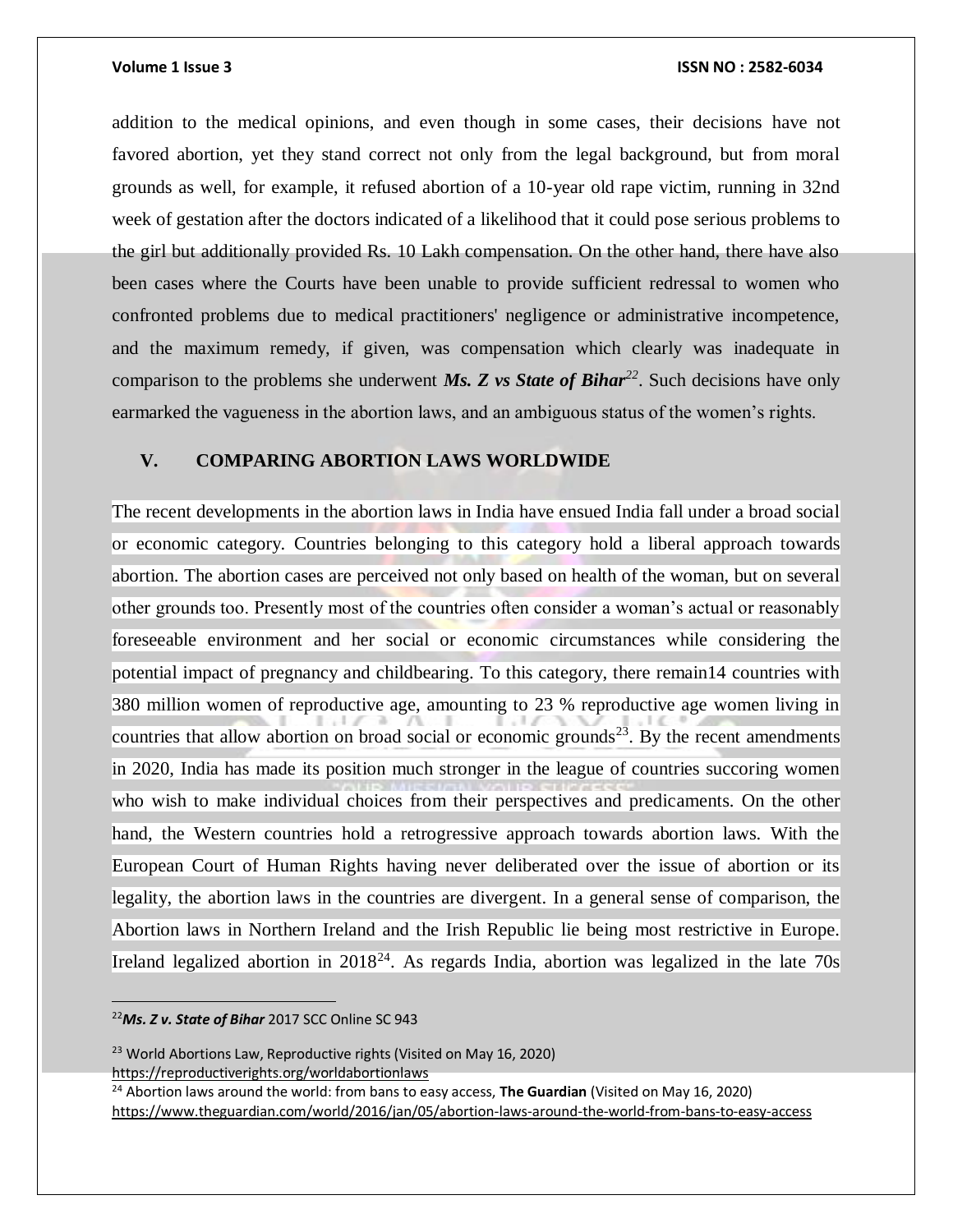$\overline{a}$ 

#### **Volume 1 Issue 3 ISSN NO : 2582-6034**

itself. This move had come at a time when the landmark case of *Roe v. Wade<sup>25</sup>* in the Supreme Court of the United States was under trial and scrutiny. Even though the majority of the states in the US have legalized abortion, the situations in its states are still very wide-ranging. In some, abortion has been perceived negatively and though it is not banned outright, restrictions such as waiting periods to delay women, along with arduous requirements causing abortion clinics to shut down, have been imposed, and thus, limited access to providers can amount to a de-facto ban on abortion. However, position in states like Alaska, New Jersey, New Hampshire, Oregon and Vermont of the US is pole apart, with abortion an easily accessible option<sup>26</sup>. Similarly, abortion in Canada is legal at all stages of pregnancy and is partially funded by the Canada Health Act, after the Court's decision in case of **R.** v. Morgentaler<sup>27</sup> allowing abortion to women without any menacing of criminal sanctions. In the African continent, Kenya recently in 2012 withdrew its standard and guidelines on Reducing Maternal Mortality and Morbidity from Unsafe Abortion which held abortion illegal, holding abortion lawful on both physical and mental health grounds by the order of High Court<sup>28</sup>. Countries like South Africa, Mozambique fall under "On Request" (with variance in Gestational Limits) category of abortion<sup>29</sup>. Recently, South Korea's Constitutional Court declared restrictive abortion laws as unconstitutional and the lawmakers were provided the time till 2020 to pass a new legislation legalizing abortion. Thus, there lies a serious dichotomy all around on this issue.

### **VI. THE MEDICAL TERMINATION OF PREGNANCY**

 **(AMENDMENT) BILL, 2020** OUR MISSION YOUR SUCCESS'

- <sup>27</sup>*R. v. Morgentaler*[1988] 1 SCR 30,**Supreme Court of Canada** (Visited on May 17, 2020)
- <https://scc-csc.lexum.com/scc-csc/scc-csc/en/item/288/index.do>

<sup>28</sup>Abortion is illegal in Kenya but allowed on conditions, order High Court, **Devdiscourse** (Visited on May 16, 2020)

[https://www.devdiscourse.com/article/law-order/558092-abortion-is-illegal-in-kenya-but-allowed-on-conditions](https://www.devdiscourse.com/article/law-order/558092-abortion-is-illegal-in-kenya-but-allowed-on-conditions-order-high-court)[order-high-court](https://www.devdiscourse.com/article/law-order/558092-abortion-is-illegal-in-kenya-but-allowed-on-conditions-order-high-court)

<sup>29</sup> Seeking a more progressive abortion law, **The Hindu** (Visited on May 17, 2020) <https://www.thehindu.com/opinion/op-ed/seeking-a-more-progressive-abortion-law/article30777394.ece>

<sup>25</sup>*Roe v. Wade,*410 U.S. 113 (1973) "The landmark decision of the U.S. Supreme Court in which the judges held that the constitution of USA safeguards a pregnant woman's liberty to choose to terminate her pregnancy without any government restriction."

<sup>26</sup>States with Gestational Limits for Abortion**, Kaiser Family Foundation** (Visited on May 17, 2020) <https://www.kff.org/womens-health-policy/state-indicator/gestational-limit-abortions>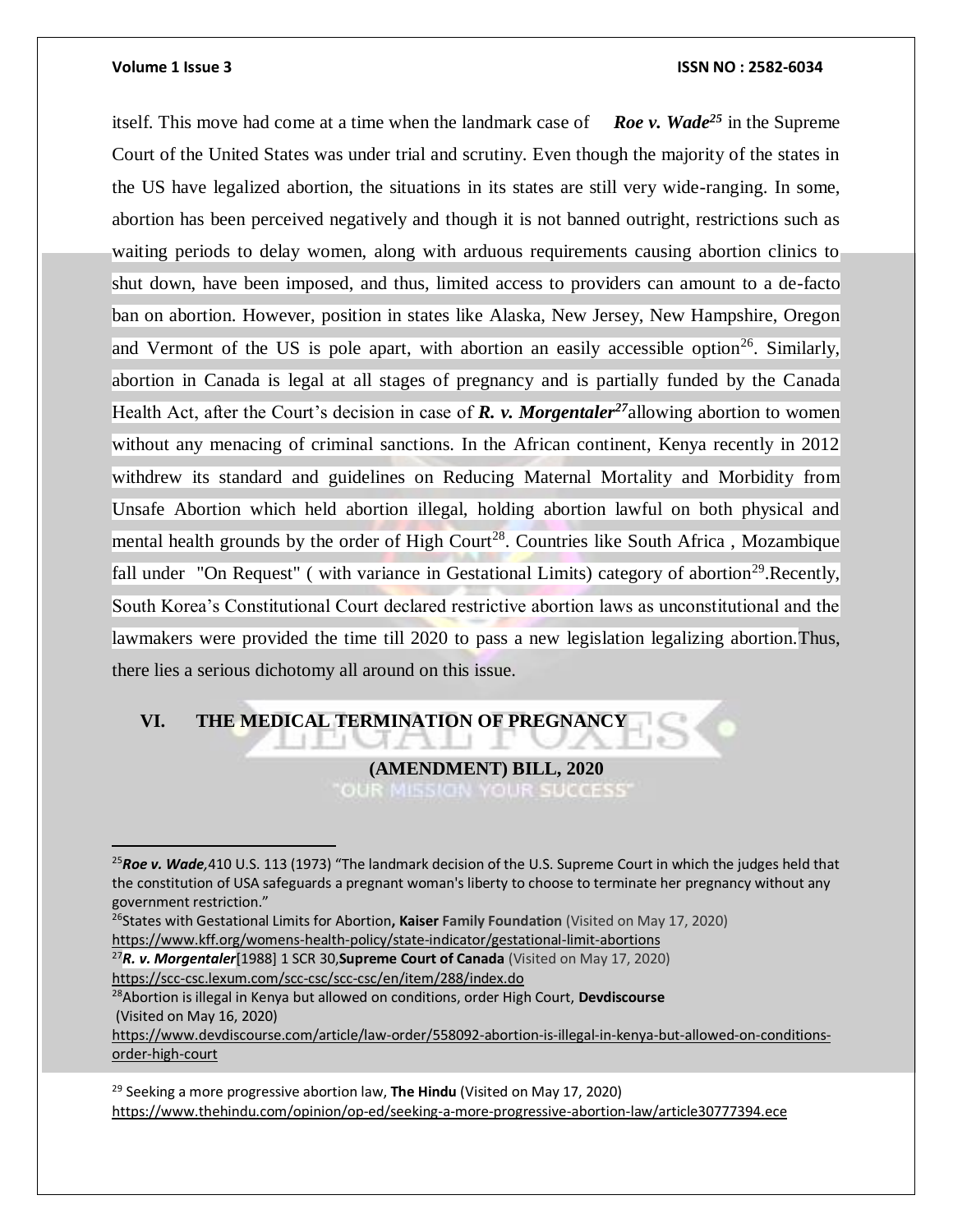#### **Volume 1 Issue 3 ISSN NO : 2582-6034**

The Medical Termination of Pregnancy (Amendment) Bill, 2020 was introduced in Lok Sabha<sup>30</sup> on 02-03-2020. This bill seeks to amend the Medical Termination of Pregnancy Act, 1971. As on today the bill has received approval from the Lok Sabha, but stays pending in the Rajya Sabha. The bill has been hailed as a move furthering towards welfare of women and maintaining their safety. This bill expands the purview of the safe and legal abortions without any compromise with the safety of the women, or their personal rights. The pivotal attributes of the bill include: -

1) The bill enhances the lower gestation limit for termination of pregnancy from 12 weeks to 20 weeks and necessitates the approval of one medical practitioner in such a case.

2) The upper gestation limit is enhanced from 20 weeks to 24 weeks for specific categories of women, the categorization is however yet to be prescribed by the central government. The approval of two medical practitioners has been mandated for such a termination of pregnancy.

3) The bill has broadened the scope of the explanation clause in the unwanted pregnancy to "any woman" as against "married woman". Prior to the bill, the provision for the unwanted pregnancy included failure of a contraceptive method used by a married woman or her husband but excluded the same situation for unmarried women. But the inclusion of the words "any woman" will now allow even the unmarried women to abort using the facilities of the bill. This further indicates to the rightful recognition of the recent trends of relationships, for example, live-in relationships, etc.

4) The bill no longer mandates the upper gestation limit for termination of pregnancy to apply to cases of substantial fetal abnormalities. For the same, it relies on diagnosis by the Medical Board.

5) The bill expects the state governments or a union territory to constitute medical boards consisting of medical practitioners, with certain qualifying criteria's to be necessarily fulfilled.

6) Another essential feature of this bill is its provision for protecting the privacy of the women. The bill mandates the medical practitioner not to divulge any particular of the pregnant woman

<sup>30</sup>THE MEDICAL TERMINATION OF PREGNANCY (AMENDMENT) BILL, 2020 <https://www.prsindia.org/billtrack/medical-termination-pregnancy-amendment-bill-2020>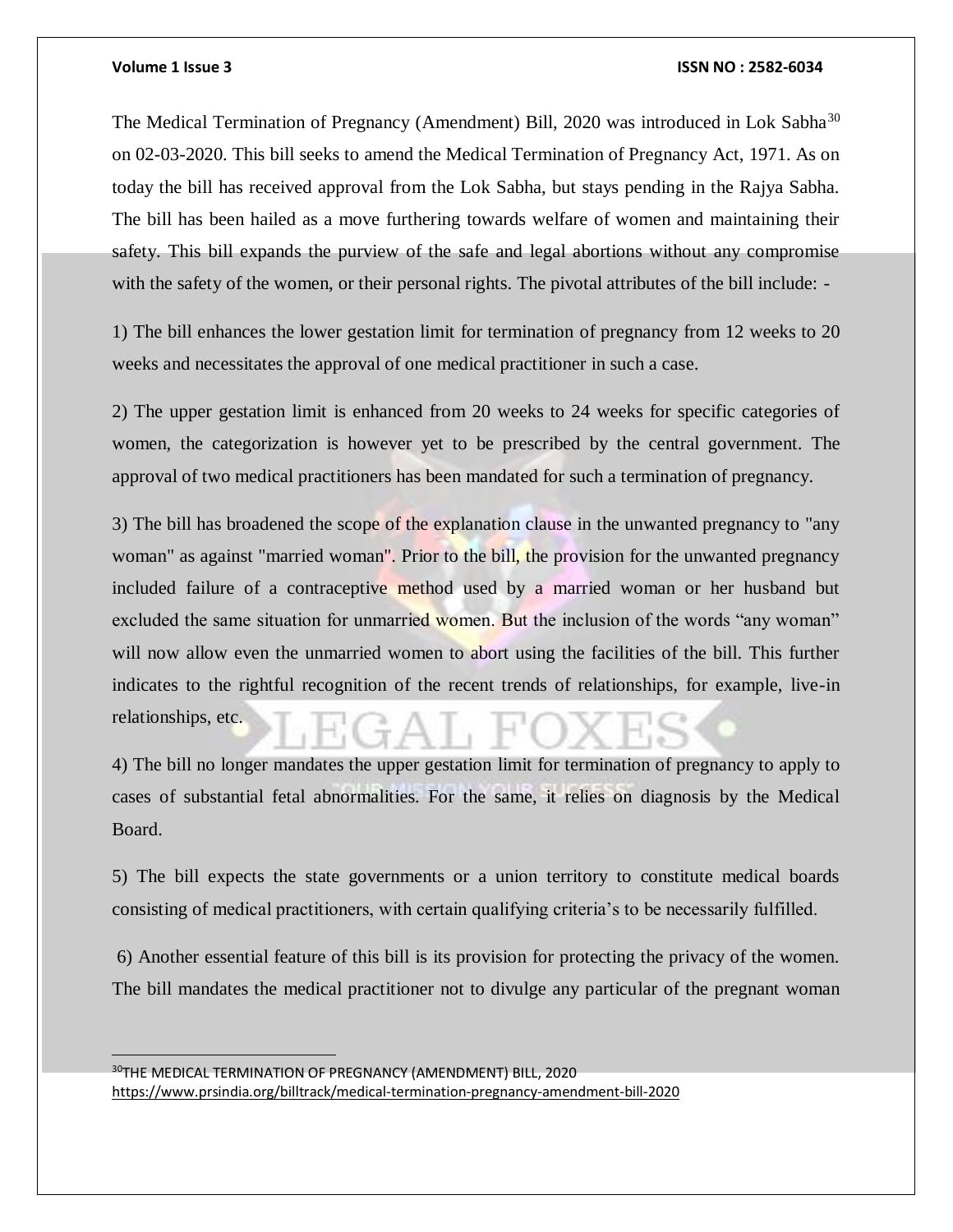to any person except to the one authorized by law. This provision is consistent with the growing recognition of several rights of the women, including right to privacy and other clusters of rights.

#### **VII. A PROGRESSIVE STEP, YET, A LONG WAY AHEAD**

The current MTP Amendment Bill 2020 attempts to address many issues that weren't dealt with in the former act. The amendments proposed by the bill have assured some relief to the women. As we discussed above, over the course of times, several problems had surfaced due to the restrictive provisions of the MTP Act, a majority of them owing to the restrictions in the gestational limits, but as this bill increases these limits, it is hoped that no such problems would occur. Furthermore, the amendments protecting the privacy of the women, at every stage of the abortion, again serve as representatives of her rights, the fact that in cases of substantial fetal abnormalities, abortion would now be readily available, with not many restrictions to it, are definitely the indicators of the improvement in the abortion laws. While this is the positive side of the bill, it is notable that these developments are not entirely at par with the current decampments in the society, and they still suffer from many fallacies. For example, many situations still lie impetuous by the Act, the provisions of the bill still do not fully recognize the rights of the women, rather impose contingencies to it, everywhere. With regards to the increase in the gestational limits, the Act can still be seen as including instances where the women's rights may easily succumb to the doctor's discretion. It is ponderable that such a question would not have arisen had the right to abortion not been made condition-dependent. As highlighted above, there are many countries where the abortion is done only at the request of the woman, and at every point, it is the woman who bears the final say, as opposed to Indian abortion law wherein the doctor's opinion has a final value, notwithstanding the opinion or final consent of the woman. Thus, the autonomous rights, and other assemblage of rights assured to women do not really seem to be adequately applied.

Therefore, it can be said that women's right to abortion is conditional in India. This issue deserves a stricter introspection. The autonomous rights of the woman over her body must be rightfully, and in real sense, be reinstated by endowing upon her the agency and power over her sexual and reproductive rights.

#### **VIII. CONCLUDING REMARKS**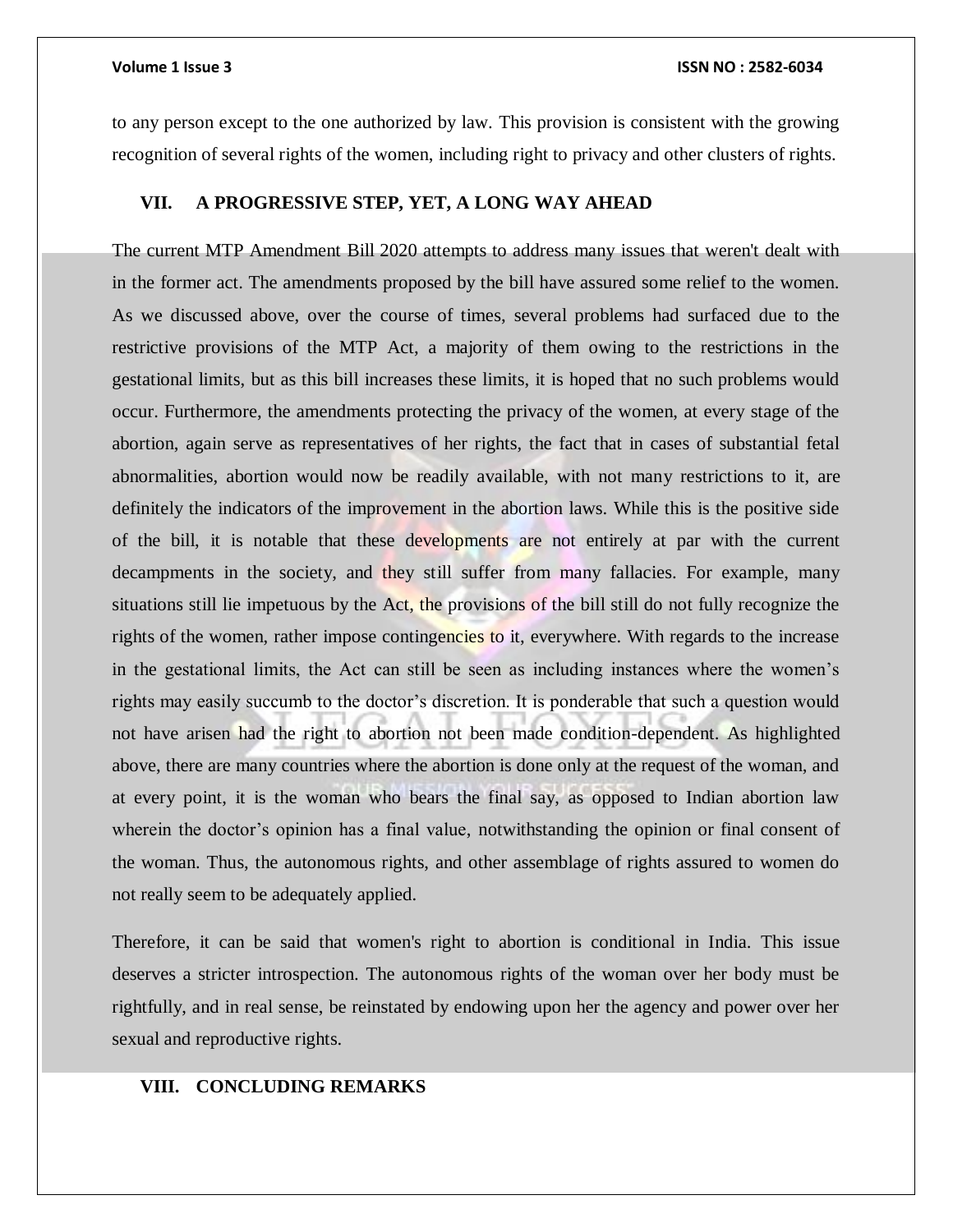To conclude, it may be said that the abortion laws in India are significantly progressive. India's take on the issue stands far more radical than the majority of the countries in the world. The recent developments have been pioneering and hold a quasi-liberal approach towards the tender issue of abortion. However, there still remains a vast scope of improvement in the laws, allowing a room for a handful of relaxations to be conveniently brought in the laws. It needs to be realized that the rights of the women as per the current abortion laws stand at a very susceptible position. This issue has not yet received as much attention as it deserves. Similarly, many issues such as that of gestational limit abortion on request or not, are still dichotomous; therefore, deliberations regarding it should be encouraged so as to allow a more constructive solution for the problem. The amendments are fair enough as the changes brought in the act reflect the major health issues regarding abortion and the amendments stand on the parameters of societal changes. Framing is one of the main aspects of Public health. But, the Reproductive health care requires requisite attention and needs to be addressed seriously and the standard guidelines that may govern the clinical practicing are required to be issued so as to facilitate abortion, furthermore, emphasis over a strict adherence to these protocols too needs to be ensured.

Better coordination between the administrative authorities and standard procedures for maintaining the intactness in privacy of the women is desired. It has been often seen that problems crop up due to poor coordination. Also, the redressal mechanisms for women's grievances need to be made more efficient. An adequate solution should be looked out at in every case. This will only strengthen people's confidence in the Judiciary.

Based on the different economic, social and religious aspects, abortion is still a sensitive issue. A significant strata of the society is still unaware of the existent laws, thus, states should try to invest more in spreading awareness of the various legislations. Appropriate measures are required to be followed in this process. The Government carries along with itself an onus of ensuring maintenance of rights for everyone, which should invariably include a woman's right to her own body facilitated by an efficient legal system in place for ensuring the same.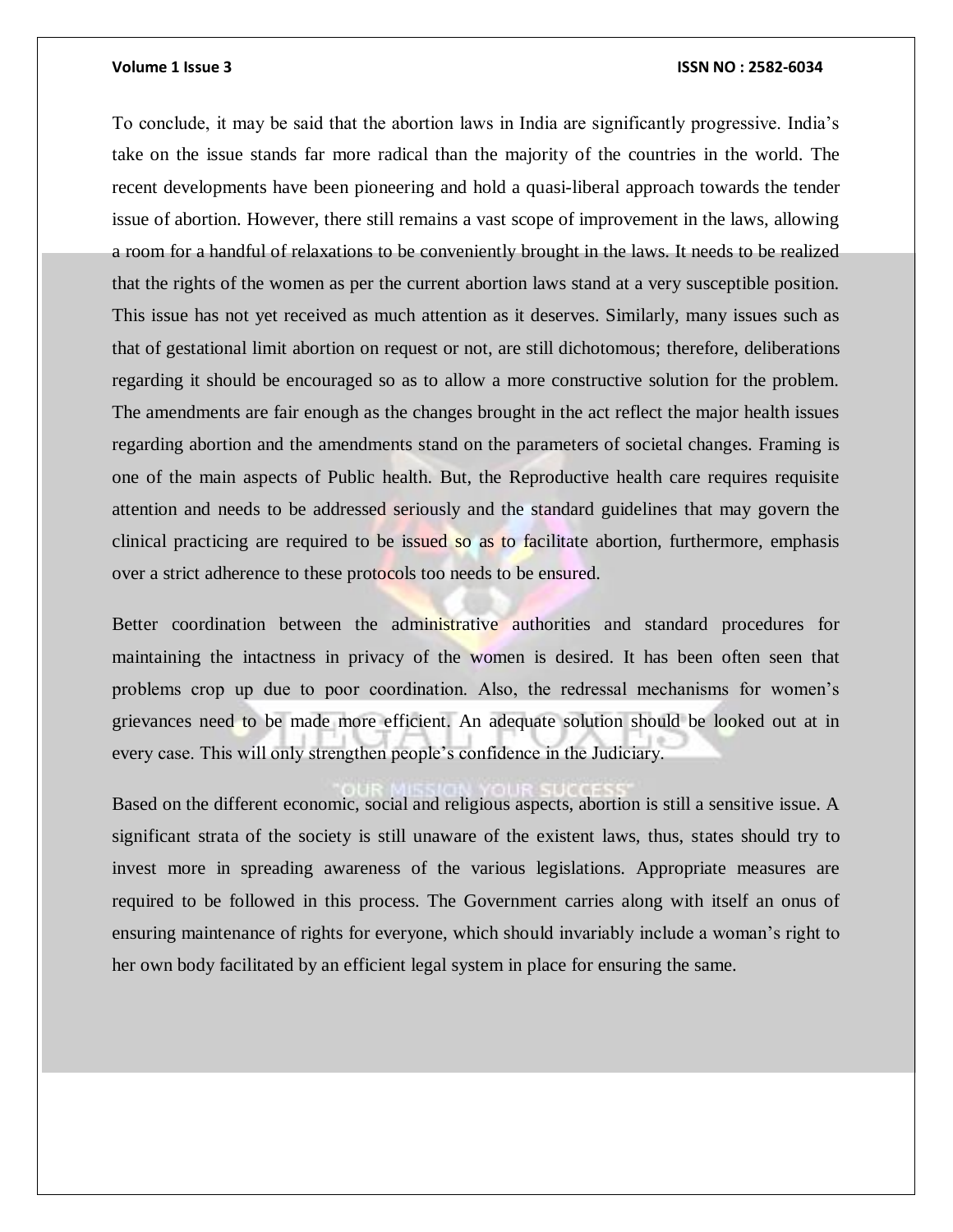### Bibliography

### **Sources: -**

- The amendments in the MTP Act bill are flawed,**Hindustan Time** [https://www.hindustantimes.com/analysis/theamendmentsinthemtpactbillareflawedanalys](https://www.hindustantimes.com/analysis/theamendmentsinthemtpactbillareflawedanalysis/story-H0DZJUAWWopQZKPzbLXyJL_amp.html) [is/story-H0DZJUAWWopQZKPzbLXyJL\\_amp.html](https://www.hindustantimes.com/analysis/theamendmentsinthemtpactbillareflawedanalysis/story-H0DZJUAWWopQZKPzbLXyJL_amp.html)
- World Abortions Law, **Reproductive rights**

### <https://reproductiverights.org/worldabortionlaws>

Abortion laws around the world: from bans to easy access, **The Guardian**

[https://www.theguardian.com/world/2016/jan/05/abortion-laws-around-the-world-from](https://www.theguardian.com/world/2016/jan/05/abortion-laws-around-the-world-from-bans-%20toeasy-access)bans- [toeasy-access](https://www.theguardian.com/world/2016/jan/05/abortion-laws-around-the-world-from-bans-%20toeasy-access)

States with Gestational Limits for Abortion,**Kaiser Family Foundation**

<https://www.kff.org/womens-health-policy/state-indicator/gestational-limit-abortions>

Abortion is illegal in Kenya but allowed on conditions, order High Court, **Devdiscourse**

[https://www.devdiscourse.com/article/law-order/558092-abortion-is-illegal-in-kenya-but](https://www.devdiscourse.com/article/law-order/558092-abortion-is-illegal-in-kenya-but-allowedon-conditions-order-high-court)[allowedon-conditions-order-high-court](https://www.devdiscourse.com/article/law-order/558092-abortion-is-illegal-in-kenya-but-allowedon-conditions-order-high-court)

Seeking a more progressive abortion law, **The Hindu**

[https://www.thehindu.com/opinion/op-ed/seeking-a-more-progressive](https://www.thehindu.com/opinion/op-ed/seeking-a-more-progressive-abortionlaw/article30777394.ece)[abortionlaw/article30777394.ece](https://www.thehindu.com/opinion/op-ed/seeking-a-more-progressive-abortionlaw/article30777394.ece)

MTP Act: More needs to be done to make the Amendments meaningful for women,

### **Economics times**

[https://health.economictimes.indiatimes.com/health-files/mtp-act-more-needs-to-be](https://health.economictimes.indiatimes.com/health-files/mtp-act-more-needs-to-be-done-to-make-the-amendments-meaningful-for-wome/4108)[done-to-make-the-amendments-meaningful-for-wome/4108](https://health.economictimes.indiatimes.com/health-files/mtp-act-more-needs-to-be-done-to-make-the-amendments-meaningful-for-wome/4108)

 Medical Termination of Pregnancy (Amendment) Bill 2020, **Center for Law and Research**

<https://clpr.org.in/blog/medical-termination-of-pregnancy-amendment-bill-2020/>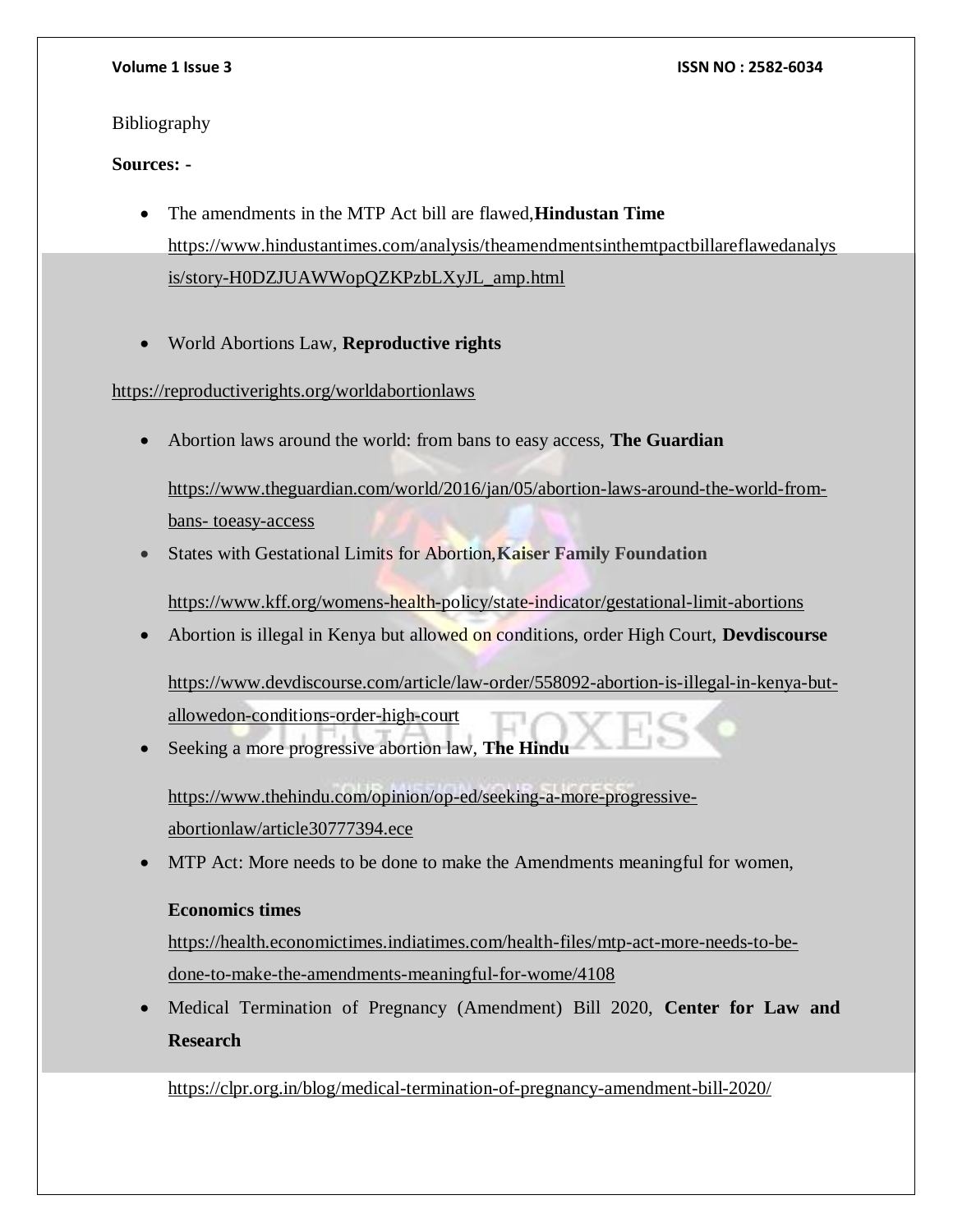A Critical Analysis on the Abortion Laws in India, **IP leaders**, Blog

<https://blog.ipleaders.in/critiquing-indias-abortion-laws>

 India's new abortion law is progressive and has a human face, **Observer Research Foundation**

[https://www.orfonline.org/expert-speak/india-new-abortion-law-progressive-human-face-](https://www.orfonline.org/expert-speak/india-new-abortion-law-progressive-human-face-62023/)[62023/](https://www.orfonline.org/expert-speak/india-new-abortion-law-progressive-human-face-62023/)

 A rape survivor's SC plea to permit 20+ week abortion and similar cases in history, **Legally India**

[https://www.legallyindia.com/supreme-court/legally-explained-a-rape-survivor-s-sc-plea](https://www.legallyindia.com/supreme-court/legally-explained-a-rape-survivor-s-sc-plea-to-permit-20-week-abortion-and-similar-cases-in-history-20160722-7858)[to-permit-20-week-abortion-and-similar-cases-in-history-20160722-7858](https://www.legallyindia.com/supreme-court/legally-explained-a-rape-survivor-s-sc-plea-to-permit-20-week-abortion-and-similar-cases-in-history-20160722-7858)

Nikhil Datar vs. Union of India: A long drawn struggle, **Reproductive Rights Initiative**

<http://reproductiverights.hrln.org/nikhil-datar-vs-union-of-india-a-long-drawn-struggle/>

Abortion Rights in India — What could, and should be, **SCC Online, Blog** 

[https://www.scconline.com/blog/post/2017/05/04/abortion-rights-in-india-what-could](https://www.scconline.com/blog/post/2017/05/04/abortion-rights-in-india-what-could-and-should-be/#_ftn14)[and-should-be/#\\_ftn14](https://www.scconline.com/blog/post/2017/05/04/abortion-rights-in-india-what-could-and-should-be/#_ftn14)

**Indian Kanoon**: - Search engine for Indian law

<https://indiankanoon.org/>

**IISSION YOUR SUCCESS'** Abortion, **Legal Service India**

<http://www.legalservicesindia.com/articles/pregact.htm>

 RSTV: LAWS IN THE MAKING- MEDICAL TERMINATION OF PREGNANCY (AMENDMENT) BILL, 2020, Insight **IAS** 

[https://www.insightsonindia.com/2020/03/13/rstv-laws-in-the-making-medical](https://www.insightsonindia.com/2020/03/13/rstv-laws-in-the-making-medical-termination-of-pregnancy-amendment-bill-2020/)[termination-of-pregnancy-amendment-bill-2020/](https://www.insightsonindia.com/2020/03/13/rstv-laws-in-the-making-medical-termination-of-pregnancy-amendment-bill-2020/)

Right to abortion, article by Parnika Mishra, **Desi Kaanoon**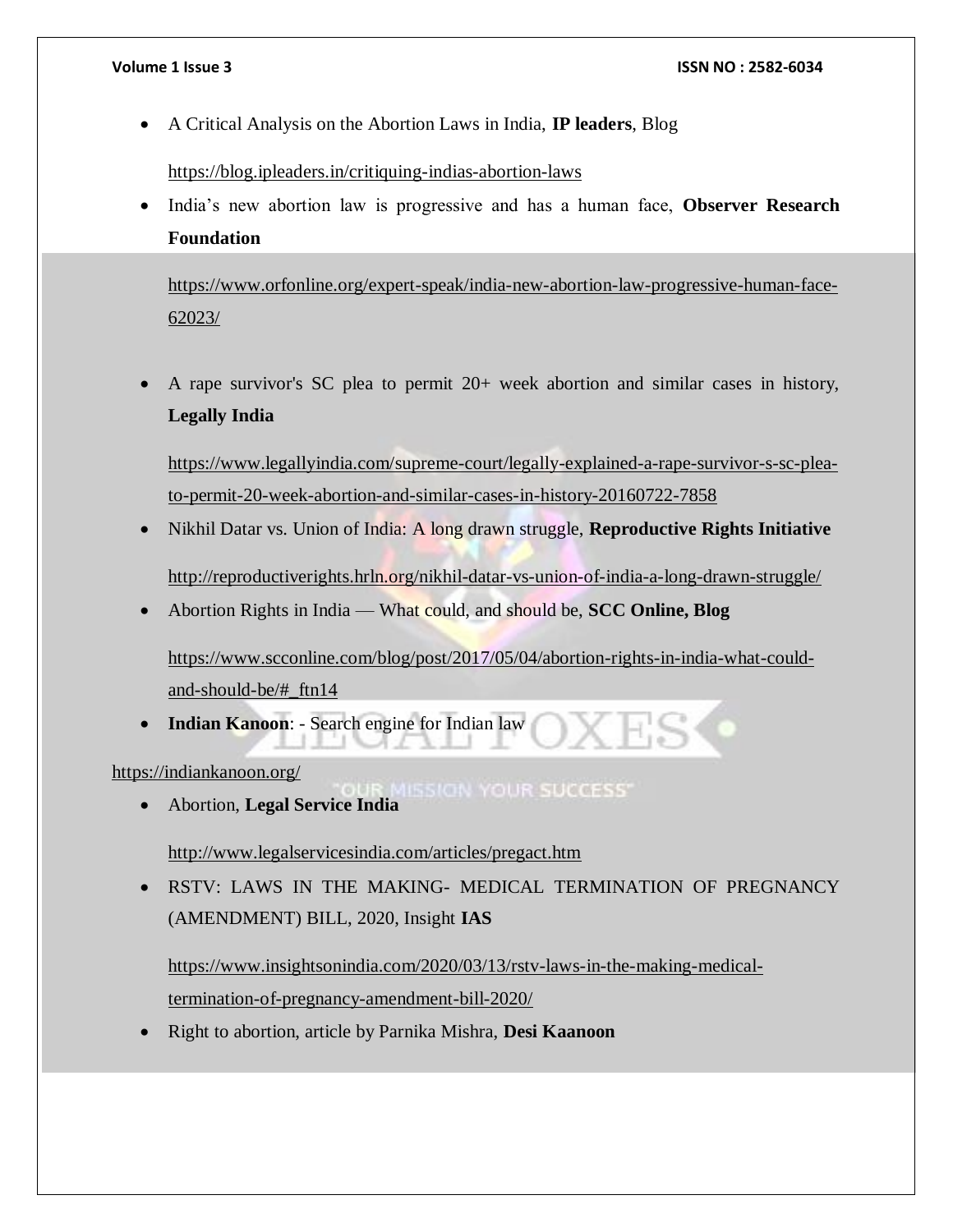[http://www.desikaanoon.com/winning-entry-of-1st-national-article-writing-competition](http://www.desikaanoon.com/winning-entry-of-1st-national-article-writing-competition-right-to-abortion-by-parnika-mishra/)[right-to-abortion-by-parnika-mishra/](http://www.desikaanoon.com/winning-entry-of-1st-national-article-writing-competition-right-to-abortion-by-parnika-mishra/)

- Abortion Laws in India, **Legal Service India**  <http://www.legalserviceindia.com/legal/article-1121-abortion-laws-in-india-.html>
- Abortion in India, **Legal Service India** <http://www.legalserviceindia.com/legal/article-724-abortion-laws-in-india.html>
- **The Medical Termination of Pregnancy (Amendment) Bill, 2020**

<https://www.prsindia.org/billtrack/medical-termination-pregnancy-amendment-bill-2020>

### **Indian Case Laws: -**

- *Jacob George vs. State of Kerala* (1994) 3 SCC 430.
- *Dr. Nikhil Dattar & Ors. vs. Union of India* (2008) 110 BOM. L.R. 3293
- *Suchita Srivastava vs. Chandigarh Admn.* (2009) 9 SCC 1
- *High Court on its own motion vs. State of Maharashtra 2017 Cri LJ 218, 223.*
- *Kharak Singh vs. State of UP,* AIR 1963 SC 1295
- *K.S. Puttaswamy v. Union of India,*AIR 2017 SC 4161
- *Geeta Devi v. State of H.P,* 2017, SCC Online HP 1574
- *Ms. Z vs State of Bihar* 2017 SCC Online SC 943
- *Mamta Verma v. Union of India, Writ* Petition (Civil) No.627 Of 2017
- *Gobind vs. State of Madhya Pradesh* AIR 1975 SC 1378